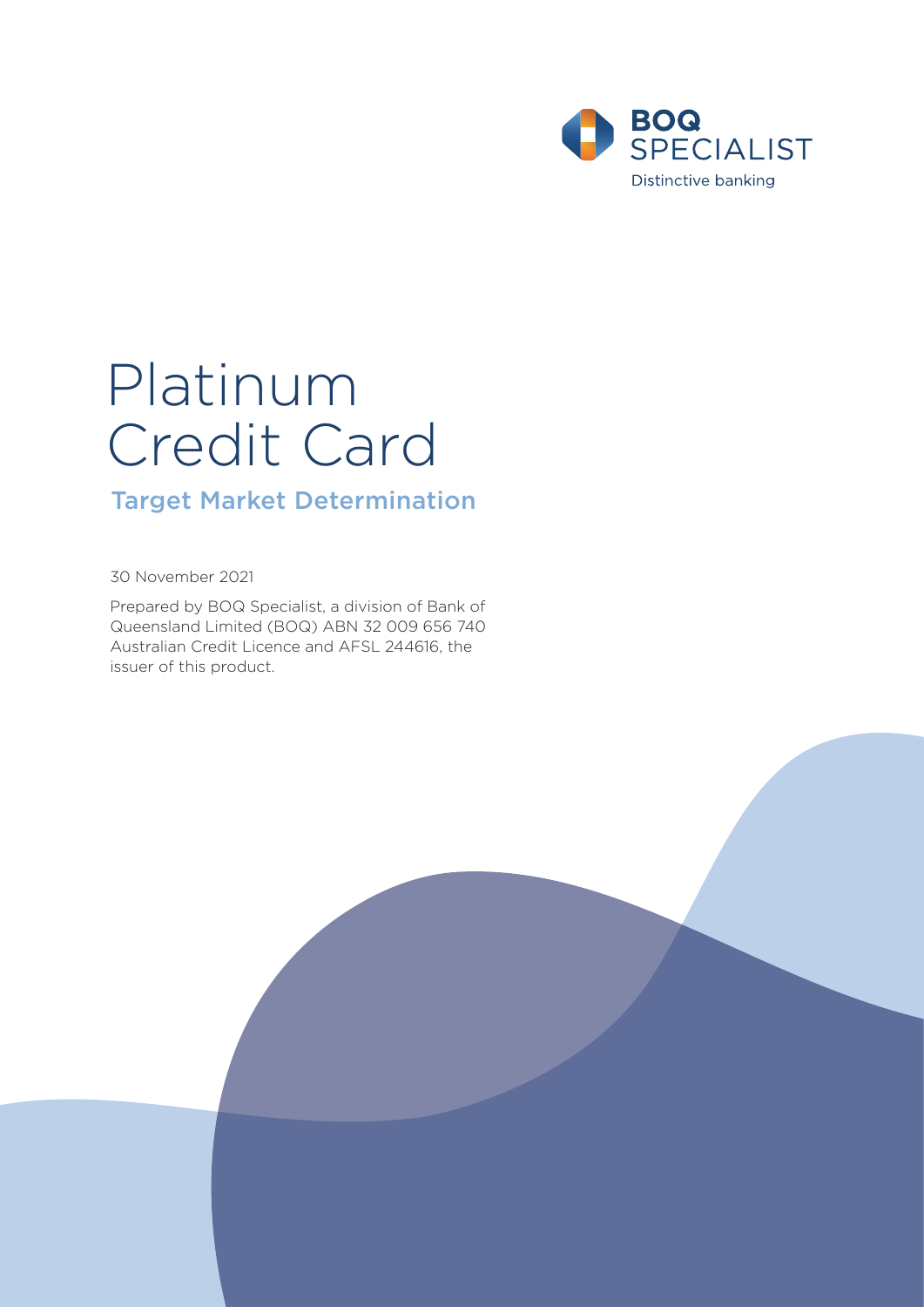## What is a Target Market Determination?

A Target Market Determination (TMD) describes:

- the class of customers that comprise the Target Market for the product
- any conditions or restrictions on how the product is distributed to retail customers
- events or circumstances where we will review the TMD for the product.

# Why does BOQ Specialist need to make this TMD publicly available?

We are required to produce this TMD by law. The law is intended to help customers obtain appropriate financial products by requiring issuers and distributors to have a customer centric approach to the design and distribution of products.

This document is not a substitute for the product's terms and conditions or other disclosure documents. Customers must refer to these documents when making a decision about this product. These documents can be found on our website or you can obtain a copy upon request.

# The TMD will undergo a periodic review as follows:

#### Effective date

30 November 2021

#### Next Review Due

Before 30 November 2023

#### Review

At least every two years from the effective date of this TMD

## Target Market

The Target Market for this product is customers generally from the medical, dental, veterinary or accounting professions and their associates and suppliers, who want an unsecured line of credit to manage their everyday cashflow with a credit card. They are likely looking for a credit card with rewards and benefits and have the financial capacity to repay credit advanced on the card.

These customers are likely to have the following objectives, needs and financial situation and meet the eligibility criteria for this product.

#### **Objectives**

The customers' likely objectives are to have a short-term, unsecured line of credit to be able to manage their everyday payments and purchases up to a credit limit.

#### **Needs**

The customers' likely need is a credit card with a rewards program and a range of other benefits that will reward them for making transactions. This may include:

- access to a short-term unsecured line of credit with a minimum credit limit of \$6,000 (eligible students and graduates can apply for a lower limit)
- managing everyday payments and purchases in various ways, including BPAY and internet banking
- ability to earn airline reward points on eligible purchases in Australia
- access to additional benefits by holding the credit card. Please see the relevant terms and conditions to ensure an appropriate understanding of any of these benefits.

This product may not suitable for customers who:

- plan to carry a substantial balance on their credit card over a long period of time
- want a low fee and/or low interest rate credit card
- have no need or desire for the benefits of a rewards card
- need access to a branch to withdraw money.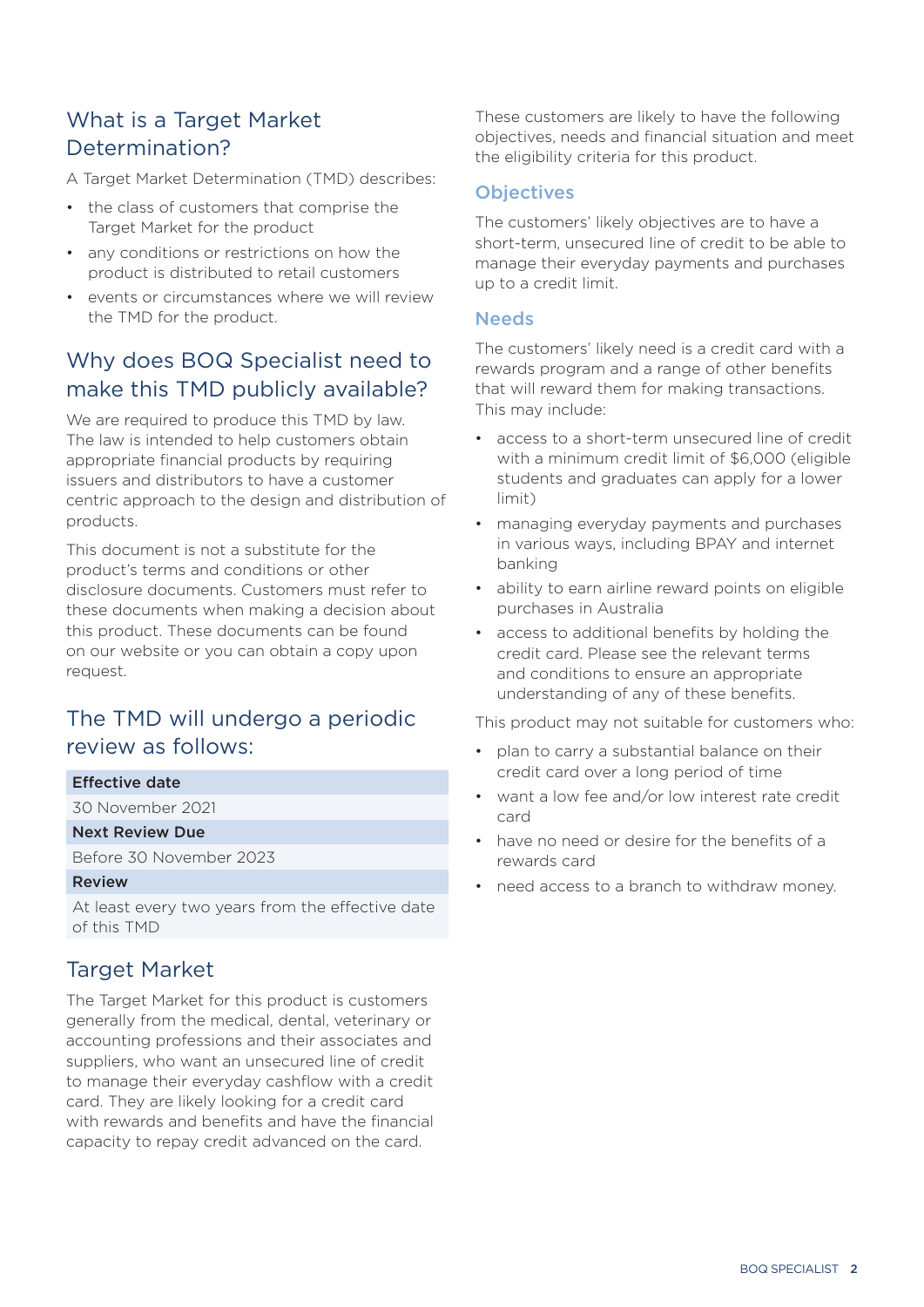## Financial situation

This product is suited to customers who:

- have a minimum annual income of \$60,000
- qualify to obtain a minimum credit limit of \$6,000 (eligible students and graduates exempt)
- can afford to repay their borrowing generally each month
- satisfy BOQ Specialist's credit assessment criteria.

## Eligibility criteria for this product

Customers must satisfy the following criteria to acquire this product:

- be an Australian citizen, permanent resident, or resident with acceptable residency status
- be 18 years or older
- have an acceptable credit history
- demonstrate their capacity to repay the loan
- be in one of the professional occupations (as detailed in the Target Market section above).

## Product description

The Platinum credit card is a rewards credit card that provides customers with an unsecured line of credit to help them manage their cashflow up to an approved credit limit. This credit card allows customers to make everyday purchases in person, online and over the phone. Customers are required to make minimum balance repayments each month.

## Key attributes of this product

- minimum credit limit of \$6,000 (eligible students and graduates exempt)
- \$150 annual credit card fee (see the 'Credit Card Schedule' for fees)
- earn uncapped airline reward points on eligible domestic or international transactions
- online banking access
- physical access to ATMs to withdraw money
- Annual Percentage Rate (APR) applies to the unpaid daily balance on the credit card, subject to the interest-free period and other special promotions (see the 'Credit Card Schedule' for fees and interest rates)
- interest-free period of up to 55 days on purchases and other debits other than cash advances and balance transfers, otherwise interest is charged at the APR
- access to complimentary travel insurance, subject to eligibility requirements, limitations and exclusions
- access to VISA Concierge, which is a digital personal assistant and lifestyle guide giving cardholders a range of services, amenities and privileges
- access to VISA Front Line Access, which enables cardholders to reserve and buy tickets before they're released for sale to the general public.

## Why the product is likely to be consistent with the likely objectives, needs and financial situation of the **Target Market**

The product's attributes are designed to support the Target Market's objectives, needs and financial situation:

- the credit card can be used to manage cashflow and liquidity
- customers can use the card to make everyday purchases and earn airline reward points
- customers can only obtain the product if they meet eligibility criteria and BOQ Specialist's credit assessment criteria.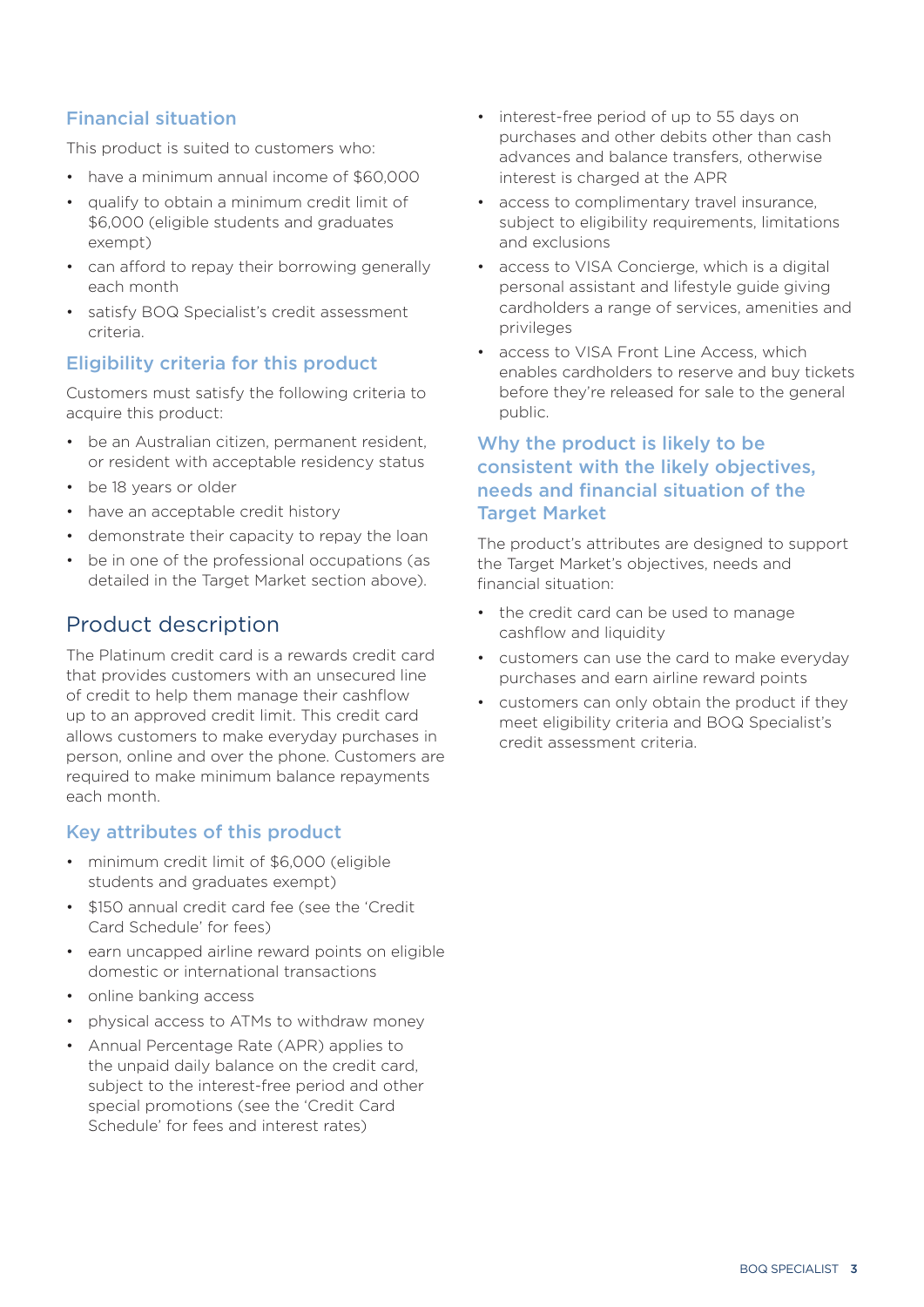# Distribution conditions

This product can be distributed through:

- staff-assisted channels through BOQ Specialist bankers
- online channels through the BOQ Specialist website
- BOQ Specialist accredited third party aggregators and brokers
- comparison sites and partnered associations.

This product can only be distributed to retail customers in accordance with BOQ Specialist's customer acceptance requirements and is subject to BOQ Specialist's credit assessment criteria.

#### Why the distribution conditions will make it likely that the customers who acquire the product are in the Target Market

BOQ Specialist considers that the distribution conditions and restrictions support BOQ Specialist's assessment that the product will likely be distributed to the Target Market because of the following key controls:

- appropriate training of staff to ensure adequate understanding of product features and aligning this to the customer's need
- aggregator/broker accreditation requirements
- controls to ensure applying customers meet BOQ Specialist credit assessment and eligibility requirements
- quality assurance to monitor compliance with customer on-boarding and account origination processes.

## Review triggers

We will review this TMD if any of the following trigger events and information being monitored reasonably suggest that the TMD may no longer be appropriate:

- we receive a significant number of complaints in relation to the product
- we identify a material adverse customer experience in relation to product appropriateness
- there is a material change to the product attributes, fees, charges, terms and conditions or the manner of distribution
- there is a Significant Dealing in this product which is inconsistent with the Target Market.